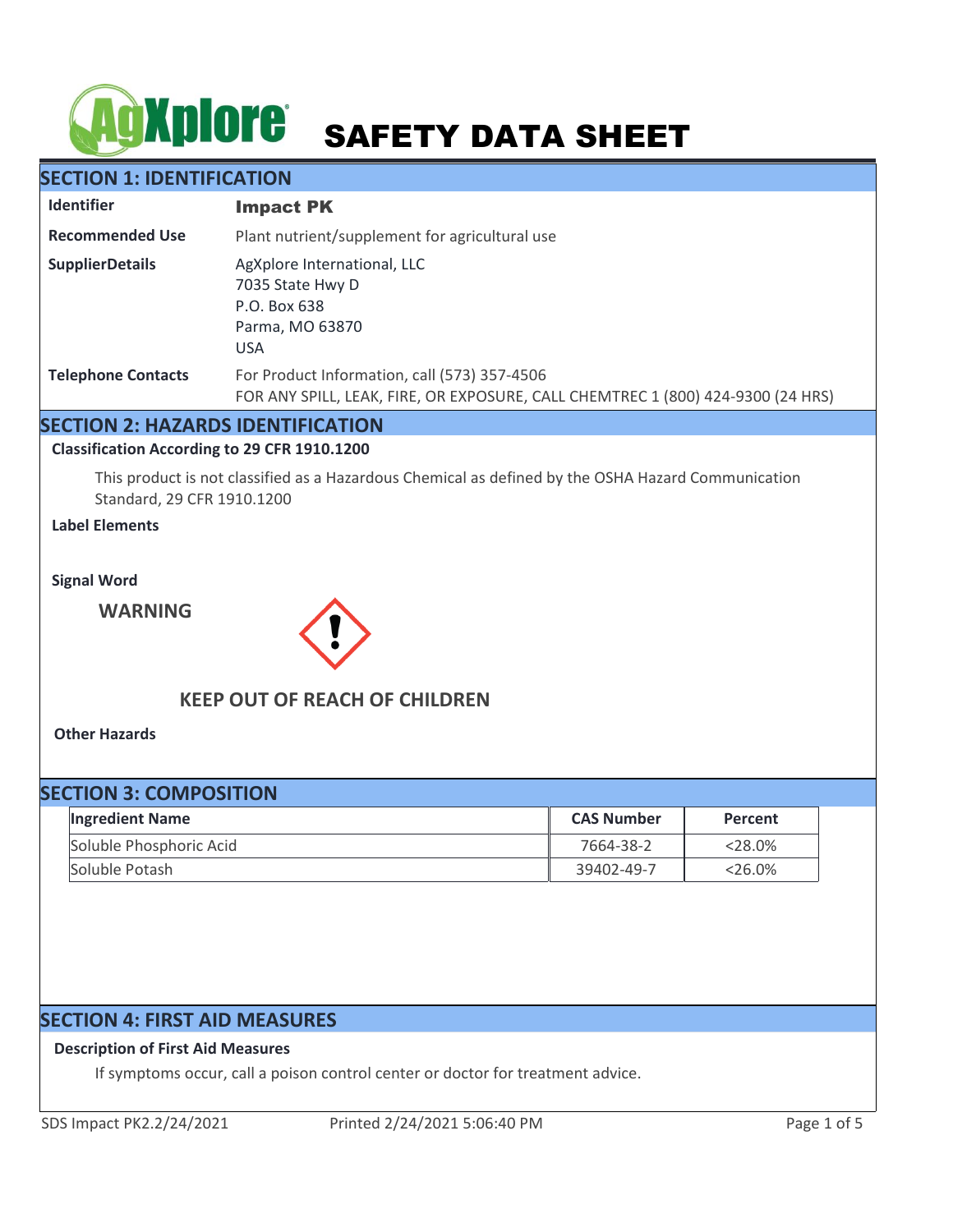If in eyes: Hold eye open and rinse slowly and gently with water for 15-20 minutes. Remove contact lenses, if present, after the first 5 minutes, then continue rinsing eye.

If on skin: Take off contaminated clothing. Rinse skin immediately with plenty of water for 15-20 minutes. If swallowed: Call a poison control center or doctor immediately for advice. Have person sip a glass of water if able to swallow Do not induce vomiting unless told to do so by a poison control center or doctor. Do not give anything by mouth to an unconscious person.

If inhaled: Move person to fresh air. If person is not breathing, call 911 or an ambulance, then give artificial respiration, preferably by mouth-to-mouth, if possible.

## **Most Important Symptoms and Effects Acute and Delayed**

#### **Immediate Medical Attention and Special Treatment**

Treat symptomatically. Have container with you when seeking medical advice.

Note to physician: No specific antidote. Treat symptomatically and according to the condition of the patient.

## **SECTION 5: FIRE-FIGHTING MEASURES**

#### **Extinguishing Media**

Use water fog or fine spray, dry chemical fire extinguishers, carbon dioxide fire extinguishers, or foam. Do not use direct water stream, as this may spread the fire.

#### **Special Hazards Arising from the Substance or Mixture**

Avoid inhaling the fumes.

#### **Special Protective Equipment and Precautions for Firefighters**

Wear positive-pressure self-contained breathing apparatus (SCBA) and protective fire-fighting gear. If protective equipment is not available or is not used, fight fire from a protected location or safe distance. Consider the use of unmanned hold holders or monitor nozzles. Keep people away. Isolate the fire and deny unnecessary entry. Move container from fire area if this is possible without hazard. Immediately withdraw all peronnel from the area in case of rising sound from venting safety devices or discoloration of the container. Use water spray to cool fire exposed containers and fire affected zone until fire is out and the danger of reignition has passed.

# **SECTION 6: ACCIDENTAL RELEASE MEASURES**

#### **Personal Precautions Protective Equipment and Emergency Procedures**

Avoid inhalation of vapors, dusts, and spray mist. Avoid contact with skin and eyes. Spilled material may cause a slipping hazard. Use appropiate personal protective equipment (see section 8).

#### **Environmental Precautions**

Prevent further spillage if safe to do so. Prevent from entering into soil, ditches, sewers, waterways, and/or groundwater.

#### **Methods and Materials for Containment and Cleanup**

Contain spilled material if possible. Absorb with inert material and dispose of in accordance with applicable regulations. See additional information in Section 13 Disposal Considerations.

# **SECTION 7: HANDLING AND STORAGE**

## **Advice on Safe Handling**

Wear protective equipment. Avoid contact with eyes, skin, and clothing. Do not eat, drink, or smoke while handling this product. Ensure adequate ventilation. Avoid inhalation of dusts, vapors, or spray mist. Avoid prolonged exposure. Wash hands thoroughly after handling.

#### **Conditions for Safe Storage**

Store in original container. Do not freeze. Store away from direct sunlight or ultraviolet light. Store in a dry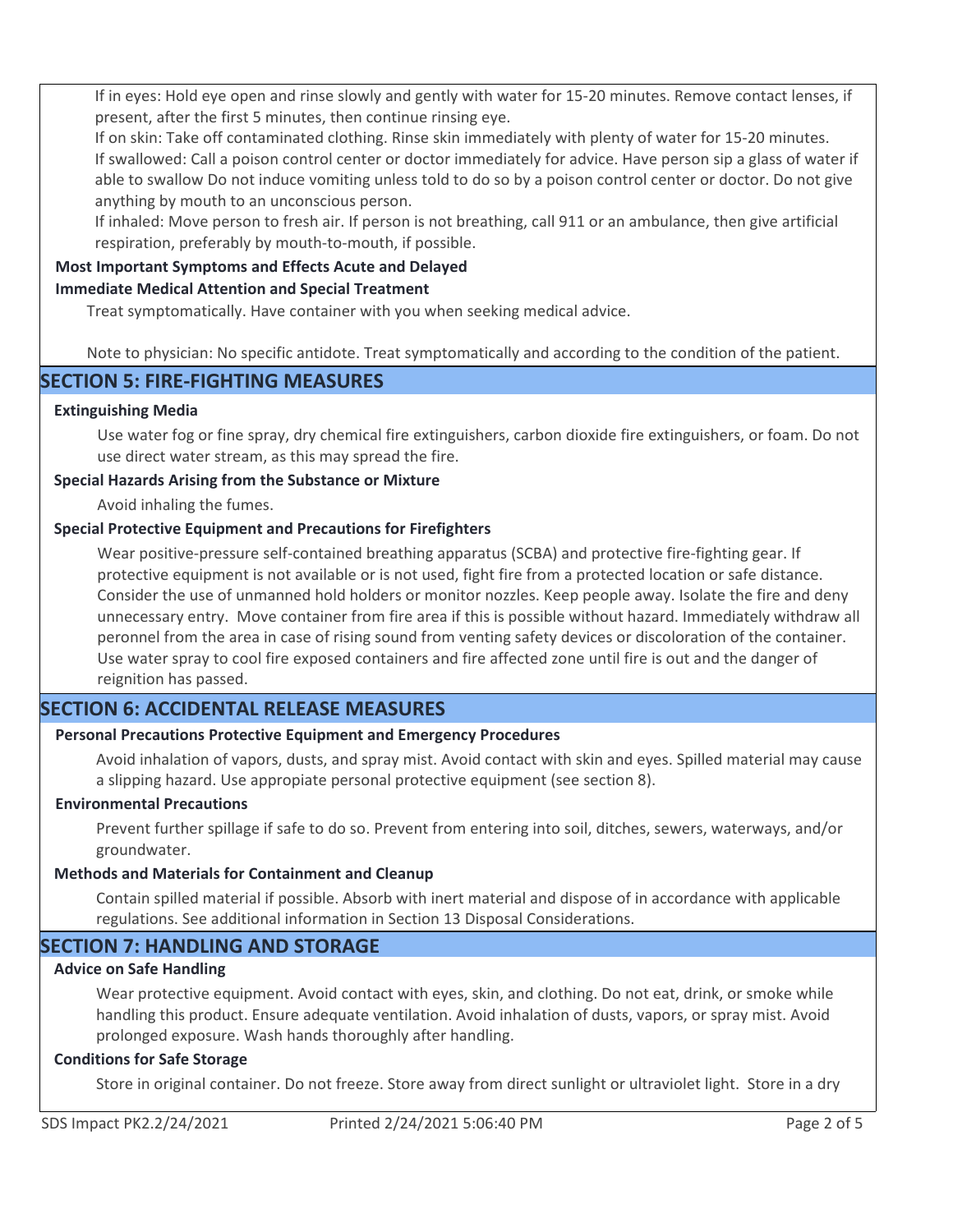place. Do not reuse empty container. Do not allow water to be introduced into container. Do not contaminate water, food, or feed by storage or disposal. Maximum storage temperature: 40 °C.

# **SECTION 8: EXPOSURE CONTROLS/PERSONAL PROTECTION**

#### **Control Parameters**

No TLV/PEL listings for this mixture.

Appropriate engineering controls: Provide adequate ventilation. Provide eyewash station and safety shower.

#### **Exposure Controls**

Personal Protective Equipment: Wear splashproof goggles or shielded safety glasses, chemical-resistant gloves, long pants, long-sleeved shirt, shoes plus socks, and a chemical-resistant apron.

# **SECTION 9: PHYSICAL AND CHEMICAL PROPERTIES**

| <b>Physical State</b>   | Liquid                 |
|-------------------------|------------------------|
| <b>Appearance/Color</b> | <b>Clear to Yellow</b> |
| Odor                    | Mild Odor              |
| <b>Odor Threshold</b>   | No test data available |
| рH                      | N/A                    |
| <b>Freezing Point</b>   | 60 °C                  |
| <b>Flash Point</b>      | Closed Cup 102 °C      |
| <b>Vapor Pressure</b>   | No test data available |

| Шеэ                                    |                        |  |  |
|----------------------------------------|------------------------|--|--|
| <b>Evaporation Rate</b>                | Not Established        |  |  |
| Specific Gravity (H2O = 1.0)           | 1.47                   |  |  |
| <b>Solubility in Water (by Weight)</b> | 100% Miscible          |  |  |
| <b>Autoignition Temperature</b>        | 100.01 kPa>400 °C      |  |  |
| <b>Decomposition Temperature</b>       | No test data available |  |  |
| <b>Viscosity</b>                       | Not available          |  |  |
| <b>Liquid Density</b>                  | $12.3$ lbs/gal         |  |  |

# **SECTION 10: STABILITY AND REACTIVITY**

#### **Reactivity**

Stable. No dangerous reaction potential known under normal conditions of use.

#### **Chemical Stability**

Stable under normal temperature and storage conditions.

#### **Possibility of Hazardous Reactions**

Stable under normal conditions.

#### **Conditions to Avoid**

Avoid exposure to strong oxidizers, strong bases, and strong acids. Avoid extreme heat, open flame, sparks, and other sources of ignition.

#### **Incompatible Materials**

Strong acids, strong bases, and strong oxidizers.

#### **Hazardous Decomposition Products**

Decomposition products depend upon temperature, air supply, and the presence of other materials. Decomposition products may include, but are not limited to: aldehydes, alcohols, esters, and organic acids.

# **SECTION 11: TOXICOLOGICAL INFORMATION**

#### **Information on Toxicological Effects**

ROUTES OF EXPOSURE

 Eye contact: May cause irritation. Skin contact: Can be absorbed, may cause irritation. Inhalation: Unknown. Ingestion: Unknown.

#### EXPOSURE SYMPTOMS

Eye irritation: stinging, tearing, redness, swelling, and blurred vision.

SDS Impact PK2.2/24/2021 Printed 2/24/2021 5:06:40 PM Page 3 of 5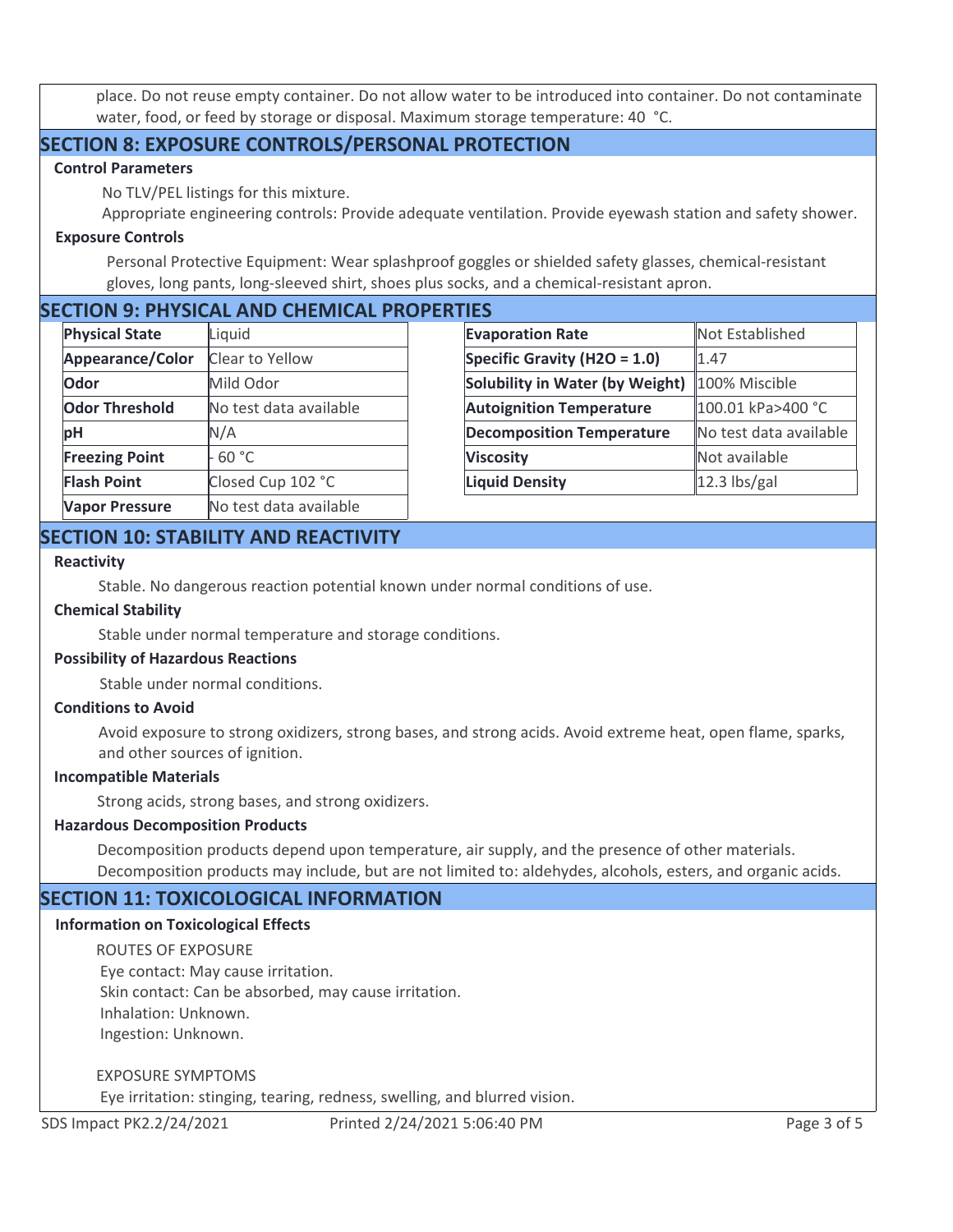Skin irritation: Burning and skin damage. Allergic skin reaction:Redness and rash.

#### ACUTE AND CHRONIC EFFECTS

Contact may irritate or burn eyes. Components may be absorbed into the body through the skin. Prolonged inhalation may be harmful. Prolonged exposures may cause chronic effects.

ACUTE TOXICITY Oral: N/A Dermal: N/A Eye damage/eye irritation: May cause slight temporary eye irritation. Mist may cause eye irritation. Skin corrosion/irritation: N/A Carcinogenicity: N/A

# **SECTION 12: ECOLOGICAL INFORMATION**

#### **Ecotoxicity**

This product is not classified as environmentally hazardous.

Aquatic Acute Toxicity: EC50 Algae: N/A LC50 Crustacea: N/A LC50 Fish: N/A

#### **Persistence and Degradability**

Material is readily biodegradable.

#### **Bioaccumulative Potential**

No data available.

#### **Mobility in Soil**

No data available.

#### **Other Adverse Effects**

No other known adverse effects.

# **SECTION 13: DISPOSAL CONSIDERATIONS**

#### **Waste Treatment Methods**

Do not reuse empty container. Triple rinse, then offer for recycling or disposal in a sanitary landfill, or by other means in accordance with local, state, and federal regulations.

Dispose of waste materials at an approved waste disposal facility. Do not dump material in sewer or any body of water, or on the ground.

# **SECTION 14: TRANSPORT INFORMATION**

#### **Transportation**

DOT Non-Bulk: Not Regulated DOT Bulk: Not Regulated

## **SECTION 15: REGULATORY INFORMATION**

## **Safety, Health, and Environmental Regulations**

NFPA Hazard Rating: (0 = Least, 1= Slight, 2=Moderate, 3=High, 4= Severe) 0 Health 1 Fire